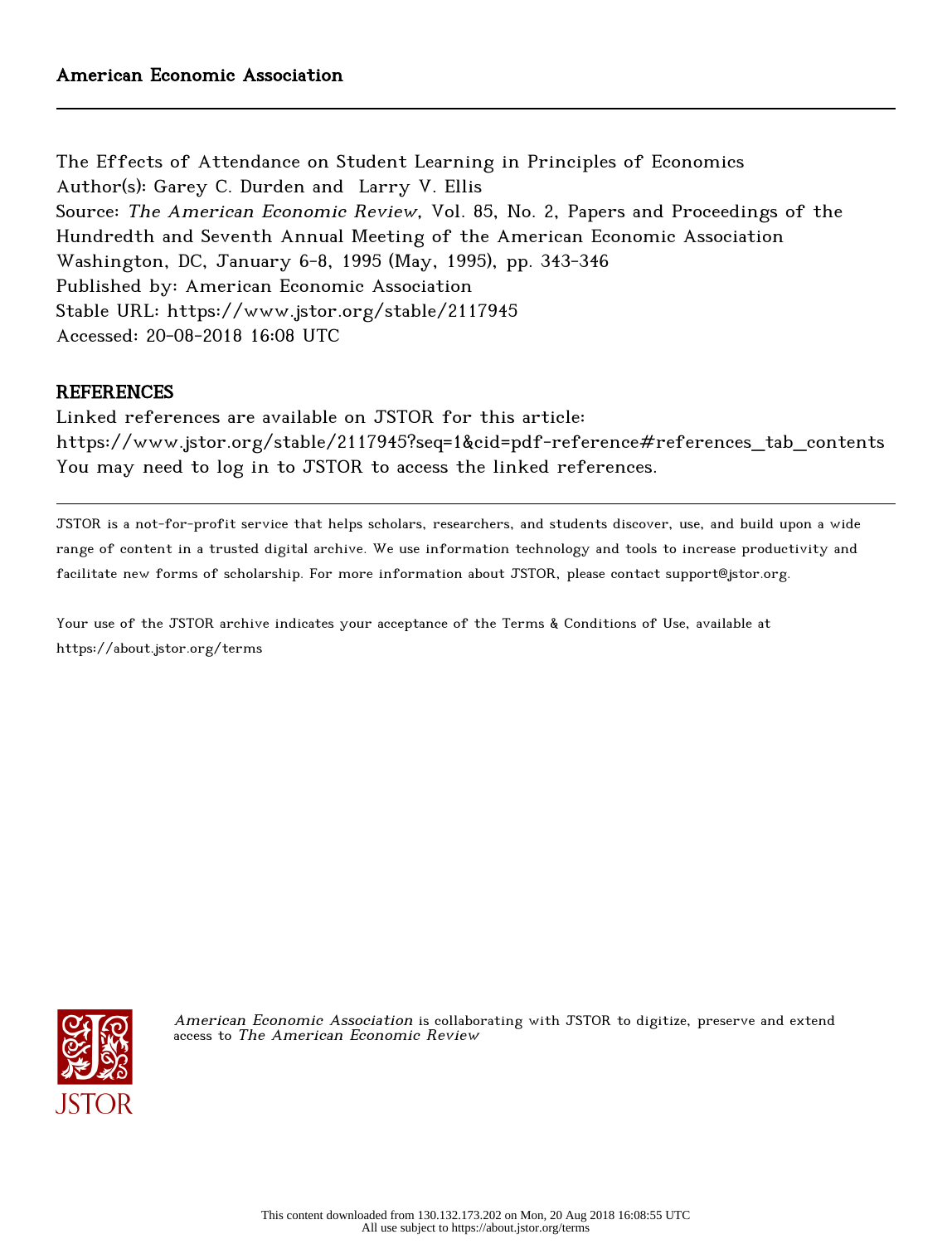# The Effects of Attendance on Student Learning in Principles of Economics

### By GAREY C. DURDEN AND LARRY V. ELLIS<sup>\*</sup>

 Does attendance affect performance in college economics courses? David Romer (1993) found that attendance did contribute significantly to the academic performance of students in a large intermediate macroeco nomics course that he taught in the fall of 1990. (See the Summer 1994, Journal of Economic Perspectives [vol. 8, no. 3, pp. 205-15] for numerous comments on Romer.) This conclusion held even after controlling for student motivation which, it may be argued, is the true factor determin ing performance and is only approximated by attendance. An earlier study by Kang Park and Peter Kerr (1990) found that at tendance was a determinant of student per formance in a money and banking course, but not as important as a student's GPA and the percentile rank on a college en trance exam. A study by Robert Schmidt (1983) reported that time spent attending lectures contributed positively to perfor mance in a macroeconomic Principles course.

 On the other side of the ledger is evi dence from Neil Browne et al. (1991) show ing that students who did not attend a typi cally structured class with lectures did just as well on the Test of Understanding Col lege Economics (TUCE) as those students who attended a standard microeconomic Principles course. They also reported, how ever, that those students who attended the lectures performed better on essay questions than those who did not. A similar study by Campbell McConnell and C. Lamphear (1969) found no significant  difference in the performance of students with no classroom attendance vis-à-vis those attending class. Finally, Stephen Buckles and M. E. McMahon (1971) found atten dance at lectures that simply explained ma terial covered in reading assignments did not enhance students' understanding of eco nomics. In this paper we present new evi dence on the effects of class attendance on student performance. Our results pertain to the Principles of Economics course as it is taught in a two-semester sequence at a medium-size, comprehensive state univer sity.

#### I. The Data

 The data for this study were collected by surveying students at the end of the semester in several sections of the Principles of Eco nomics course (both micro and macro). A questionnaire was administered over three semesters, Spring and Fall 1993 and Spring 1994. The data on absences are the esti mated number of classes missed as reported by the students themselves.<sup>1</sup> The observa tions on student grades (on a ten-point scale as collected, or as a percentage of the possi ble course points for those using a point system) were normalized to a single instruc tor's grading scale. This was done to mini mize any grade effects in the data across instructors. Table 1 provides descriptions of the variables employed in the study, along with their means and standard deviations.

 $1$ Since some classes were large, roll was not called in all sections. However, one researcher was able to cor relate attendance on eight unannounced quizzes with student reported absences. The correlation was 0.79  $(p < 0.01)$ , even though some students reported more than eight absences.

 <sup>\*</sup> Department of Economics, Appalachian State University, Boone, NC 28608. We thank John Siegfried, Tim Perri, Barry Elledge, and Peter Kennedy for help ful comments.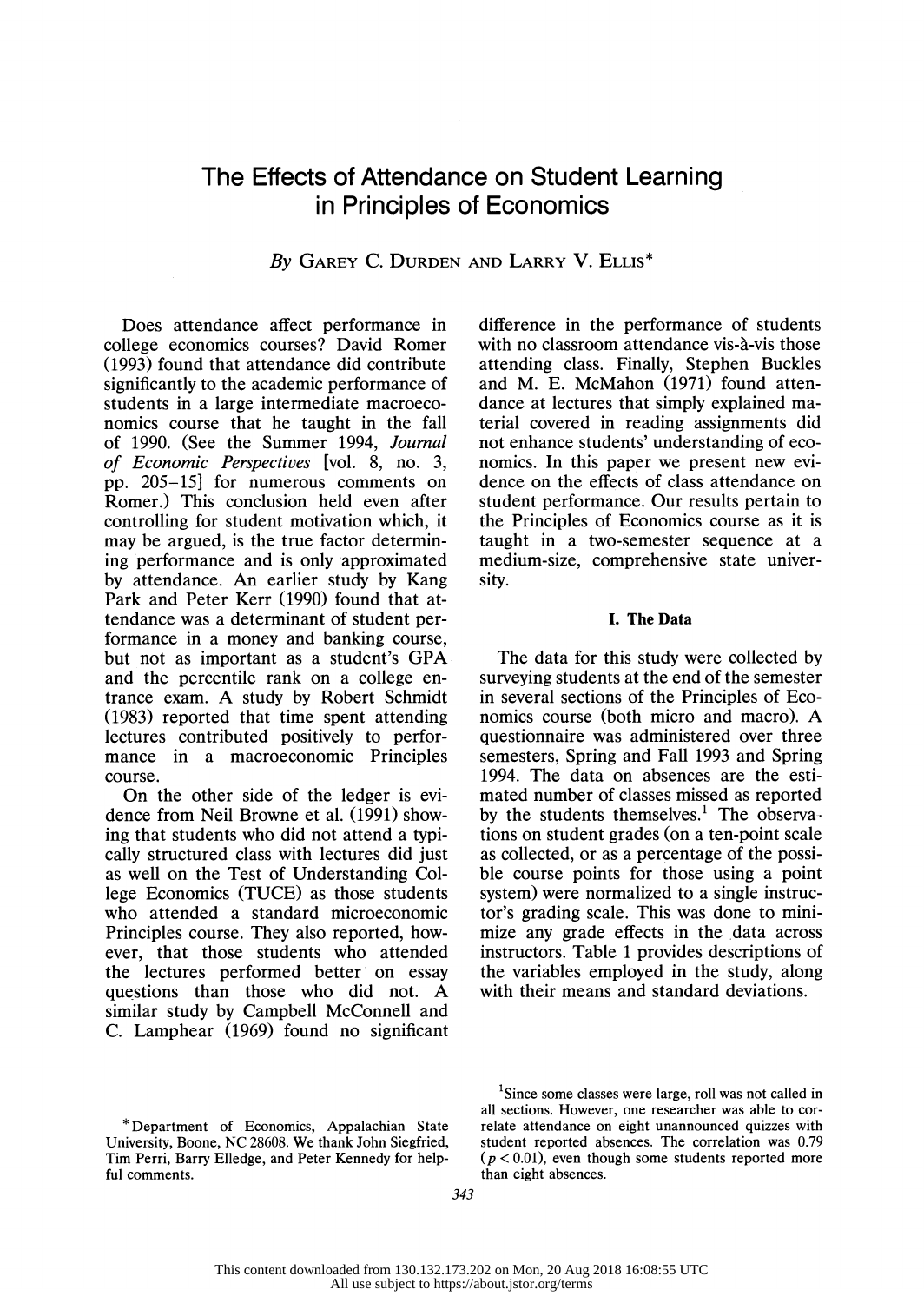TABLE 1-DESCRIPTION OF VARIABLES  $(n = 346)$ 

| Variable         | Description                                                                                                                                                                                                                     |  |  |
|------------------|---------------------------------------------------------------------------------------------------------------------------------------------------------------------------------------------------------------------------------|--|--|
| <b>AVE</b>       | Student course average                                                                                                                                                                                                          |  |  |
| ABS              | Number of absences                                                                                                                                                                                                              |  |  |
| ABS1             | Dummy: 1 if absences = $1$ or $2$ , 0 otherwise                                                                                                                                                                                 |  |  |
| ABS <sub>2</sub> | Dummy: 1 if absences = $3$ or 4, 0 otherwise                                                                                                                                                                                    |  |  |
| ABS3             | Dummy: 1 if absences $= 5$ or 6, 0 otherwise                                                                                                                                                                                    |  |  |
| ABS4             | Dummy: 1 if absences $= 7$ or 8, 0 otherwise                                                                                                                                                                                    |  |  |
| ABS5             | Dummy: 1 if absences $> 8$ , 0 otherwise                                                                                                                                                                                        |  |  |
| <b>MSAT</b>      | Math SAT score                                                                                                                                                                                                                  |  |  |
| <b>VSAT</b>      | Verbal SAT score                                                                                                                                                                                                                |  |  |
| <b>GPA</b>       | Grade-point average $(\times 100)$ on a four-point scale                                                                                                                                                                        |  |  |
| <b>HSCHECON</b>  | Dummy: 1 if had high-school economics, 0<br>otherwise                                                                                                                                                                           |  |  |
| CALC             | Dummy: 1 if taken college calculus, 0 otherwise                                                                                                                                                                                 |  |  |
| <b>RACE</b>      | Dummy: 1 if white, 0 otherwise                                                                                                                                                                                                  |  |  |
| <b>FRATSOR</b>   | Dummy: 1 if sorority or fraternity member,<br>0 otherwise                                                                                                                                                                       |  |  |
| <b>ECON</b>      | Dummy: 1 if previously had a college economics<br>course, 0 otherwise                                                                                                                                                           |  |  |
| <b>STUDEC</b>    | Time spent studving economics (hours per week)                                                                                                                                                                                  |  |  |
| MF               | Dummy: 1 if male, 0 if female                                                                                                                                                                                                   |  |  |
| <b>EDUC</b>      | Dummy: 0 if either of the student's parents had<br>a high-school education or less, 1 if either<br>parent had some college, 2 if either parent had<br>a college degree, and 3 if either parent studied<br>at the graduate level |  |  |
| <b>COLPREP</b>   | Dummy: 1 if the high school program was college<br>preparatory, 0 otherwise                                                                                                                                                     |  |  |
| <b>EXCURR</b>    | Dummy: 1 if one or more extracurricular<br>activities, 0 otherwise                                                                                                                                                              |  |  |
| <b>HRSCAR</b>    | Number of credit hours carried during current<br>semester                                                                                                                                                                       |  |  |
| <b>HRSWK</b>     | Number of hours worked per week in job                                                                                                                                                                                          |  |  |
| <b>STATE</b>     | Dummy: 1 if from North Carolina, 0 otherwise                                                                                                                                                                                    |  |  |

| Variable         | Mean    | SD     |  |
|------------------|---------|--------|--|
| <b>AVE</b>       | 72.234  | 10.000 |  |
| <b>ABS</b>       | 3.512   | 3.660  |  |
| ABS1             | 0.277   | 0.448  |  |
| ABS <sub>2</sub> | 0.159   | 0.366  |  |
| ABS3             | 0.162   | 0.369  |  |
| ABS4             | 0.061   | 0.239  |  |
| ABS5             | 0.104   | 0.306  |  |
| <b>MSAT</b>      | 515.647 | 89.372 |  |
| <b>VSAT</b>      | 466.960 | 76.235 |  |
| GPA              | 269.538 | 56.020 |  |
| <b>HSCHECON</b>  | 0.454   | 0.499  |  |
| <b>CALC</b>      | 0.532   | 0.500  |  |
| <b>RACE</b>      | 0.951   | 0.216  |  |
| <b>FRATSOR</b>   | 0.214   | 0.411  |  |
| <b>ECON</b>      | 0.419   | 0.494  |  |
| <b>STUDEC</b>    | 2.400   | 1.883  |  |
| MF               | 0.621   | 0.486  |  |
| <b>EDUC</b>      | 1.621   | 1.131  |  |
| <b>COLPREP</b>   | 0.538   | 0.499  |  |
| <b>EXCURR</b>    | 0.720   | 0.450  |  |
| <b>HRSCAR</b>    | 13.081  | 5.481  |  |
| <b>HRSWK</b>     | 7.818   | 11.097 |  |
| <b>STATE</b>     | 0.899   | 0.302  |  |

#### II. Empirical Results

 Table 2 reports two ordinary least-squares (OLS) regressions with course grade aver age (AVE) as the measure of student per formance and the dependent variable. In regression (1), absences (ABS) enters as a continuous independent variable along with other variables which were included to con trol for differences in background, ability, and motivation across students. The esti mated coefficient on the number of ab sences per semester (ABS) has the expected sign and is statistically significant at the 1-percent level. Using the mean values for those independent variables that are signif icant at the 5-percent level, regression (1) implies that an average student who has not missed any classes during the semester ob tains a course grade average of 74.8 per cent. Alternatively, an average student who has the average number of absences during the semester (3.5) achieves a course grade average of 73.7 percent. It appears that the opportunity cost to the student in terms of grade average of those 3.5 absences is low, but it could result in at least a half-letter grade reduction for those who are on the numerical margin.

 In order to explore further the relation ship between absences and academic per formance, we included absences as a di chotomous independent variable. As shown in Table 1, ABS1 equals 1 if the number of absences is 1 or 2, and is 0 otherwise; ABS2 is 1 if the number of absences is 3 or 4, 0 otherwise; and so on. The results with ab sences entered this way are reported in re gression (2) in Table 2. Regression (2) indi cates that absences do not affect student performance until a typical student has missed five or more classes (i.e., with ABS3). Zero through four absences (i.e., ABS1 and ABS2) have no statistically significant effect on course grade average.

 Regression (2) also reveals that as the number of absences increases above the threshold level of 4, the negative impact on grades increases. The coefficient on the bi nary variable distinguishing more than eight absences exceeds (in terms of absolute value) the coefficient on the variable for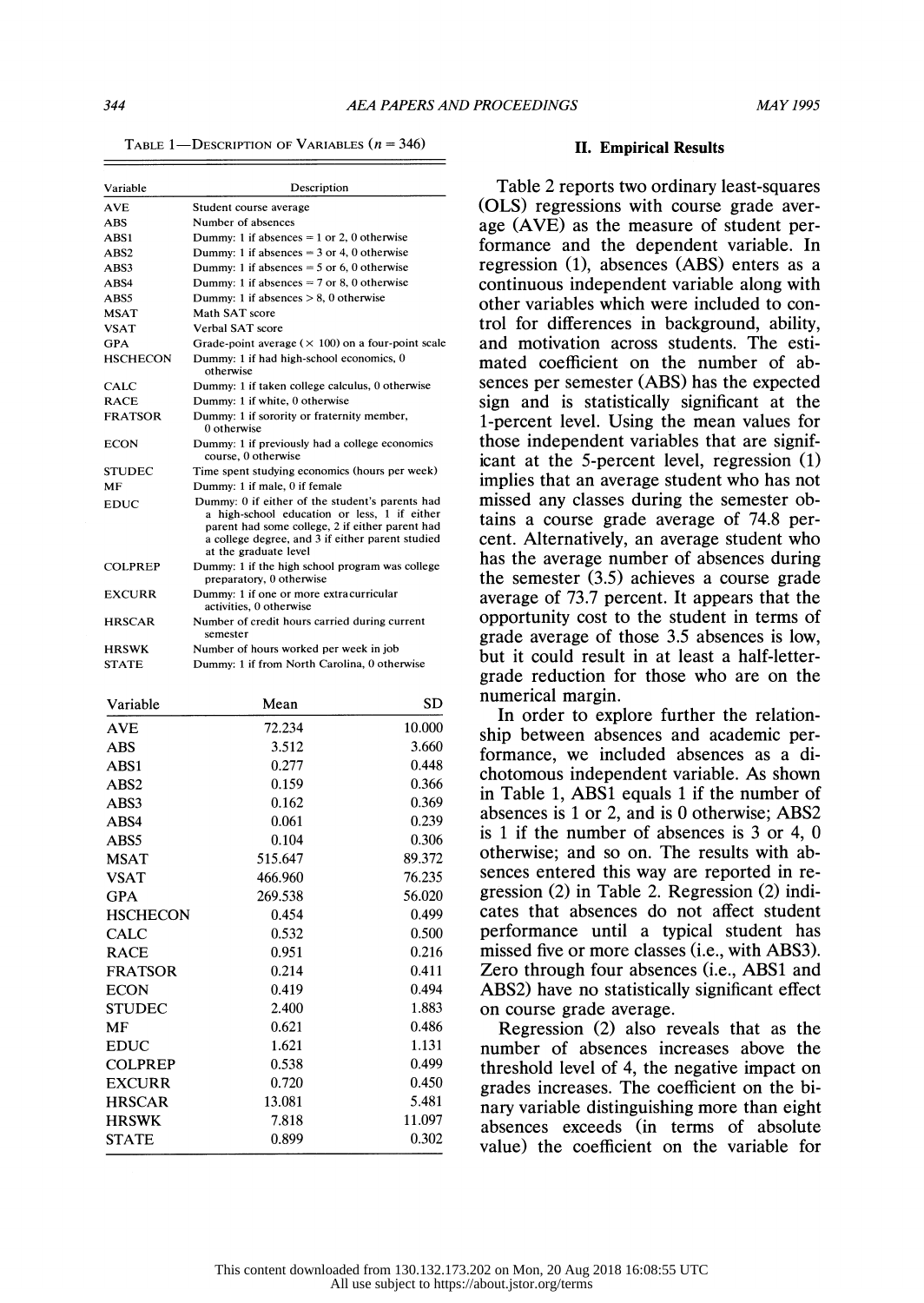| Independent      | (1)         |                    | (2)         |             |  |
|------------------|-------------|--------------------|-------------|-------------|--|
| variable         | Coefficient | t value            | Coefficient | $t$ value   |  |
| Constant         | 32.941      | 3.869**            | 33.919      | $3.941**$   |  |
| ABS              | $-0.328$    | $2.691**$          |             |             |  |
| ABS1             |             |                    | 0.465       | 0.382       |  |
| ABS <sub>2</sub> |             |                    | $-1.538$    | 1.105       |  |
| ABS3             |             |                    | $-3.228$    | $2.286*$    |  |
| ABS4             |             |                    | $-3.475$    | $1.828^+$   |  |
| ABS5             |             |                    | $-3.521$    | $2.117*$    |  |
| <b>GPA</b>       | 0.083       | $9.796**$          | 0.078       | $9.125**$   |  |
| CALC             | 3.304       | $3.704**$          | 3.352       | $3.752**$   |  |
| <b>HSCHECON</b>  | 2.738       | $3.304**$          | 2.766       | $3.346**$   |  |
| <b>VSAT</b>      | 0.014       | $2.353*$           | 0.014       | $2.350*$    |  |
| RACE             | 4.173       | $2.159*$           | 4.524       | $2.327*$    |  |
| <b>MSAT</b>      | 0.011       | 2.009*             | 0.011       | 1.972*      |  |
| <b>FRATSOR</b>   | $-1.987$    | 1.903 <sup>†</sup> | $-1.886$    | $1.804^{+}$ |  |
| EDUC             | 0.718       | 1.899†             | 0.695       | $1.829^+$   |  |
| ECON             | $-1.091$    | 1.271              | $-1.027$    | 1.190       |  |
| <b>HRSWK</b>     | $-0.041$    | 1.087              | $-0.049$    | 1.283       |  |
| МF               | 0.663       | 0.735              | 0.736       | 0.797       |  |
| <b>EXCURR</b>    | $-0.615$    | 0.627              | $-0.595$    | 0.604       |  |
| <b>STATE</b>     | $-0.699$    | 0.509              | $-0.737$    | 0.536       |  |
| <b>STUDEC</b>    | 0.103       | 0.457              | 0.093       | 0.411       |  |
| <b>HRSCAR</b>    | $-0.015$    | 0.193              | $-0.021$    | 0.266       |  |
| <b>COLPREP</b>   | $-0.156$    | 0.178              | $-0.097$    | 0.110       |  |
| Adjusted $R^2$ : |             | 30.431             |             | 0.435       |  |

TABLE 2-DETERMINANTS OF STUDENT PERFORMANCE IN PRINCIPLES OF ECONOMICS (DEPENDENT VARIABLE: AVE)

'Statistically significant at the 5-percent level.

\*\*Statistically significant at the 1-percent level.

 seven or eight absences, which in turn is larger than the coefficient on the variable for five or six absences. The data seem to suggest what many professors have thought all along: the typical student is not adversely affected by a few absences, but excessive absenteeism (in this case, five or more misses) is associated strongly with poor aca demic performance.

 The estimates reported in Table 2 also reveal interesting results with respect to other independent variables that were sig nifrcant at the 10-percent level. Previous studies, including a recent one by Park and Kerr (1990), confirm our findings that GPA and college-entrance-exam scores (i.e., MSAT and VSAT) are among the most important determinants of student perfor mance in college economics courses. In ad dition, we find that having had a course in calculus has a significant positive effect on student performance. This is consistent with

 the results of David Brasfield et al. (1992) who found that students who have had a first course in calculus perform better than students who have not.

<sup>†</sup>Statistically significant at the 10-percent level. **nity or sorority (FRATSOR)** do not per- At one time, the preponderance of evi dence suggested that having taken a course in high-school economics had either no ef fect or, possibly, a negative effect on student performance in college economics (John Siegfried and Rendigs Fels, 1979). Recent studies, however, have reported a contrary result, that a high-school economics course improves performance at the college level (A. Myatt and C. Waddell, 1990; Brasfield et al., 1993). Our results are consistent with the recent studies and show that having taken a high-school economics course (HSCHECON) contributes positively and significantly to student performance in Prin ciples of Economics. Not surprisingly, we also find that parents' educational attain ment is positively associated with students' performance. Minority students (RACE) and students who are members of a frater form as well, other things constant.

> Finally, we find no gender-related differ ences in student performance. This is con trary to much of the reported evidence on gender effects in the literature. Many stud ies have found that males score higher than females on multiple-choice exams in college economics courses (see Siegfried, 1979; Keith Lumsden and Alex Scott, 1987). Our result is consistent, however, with a recent study (Mary Williams et al., 1992) that found no significant difference in the performance of males and females. Their result held across different courses and also for perfor mance measures other than multiple-choice exams.

#### III. Conclusions

 The results of this study indicate that attendance does matter for academic achievement in a Principles of Economics course. The evidence suggests that the ef fect is nonlinear, becoming important only after a student has missed four classes dur ing the semester. What really seems to mat ter is excessive absenteeism.